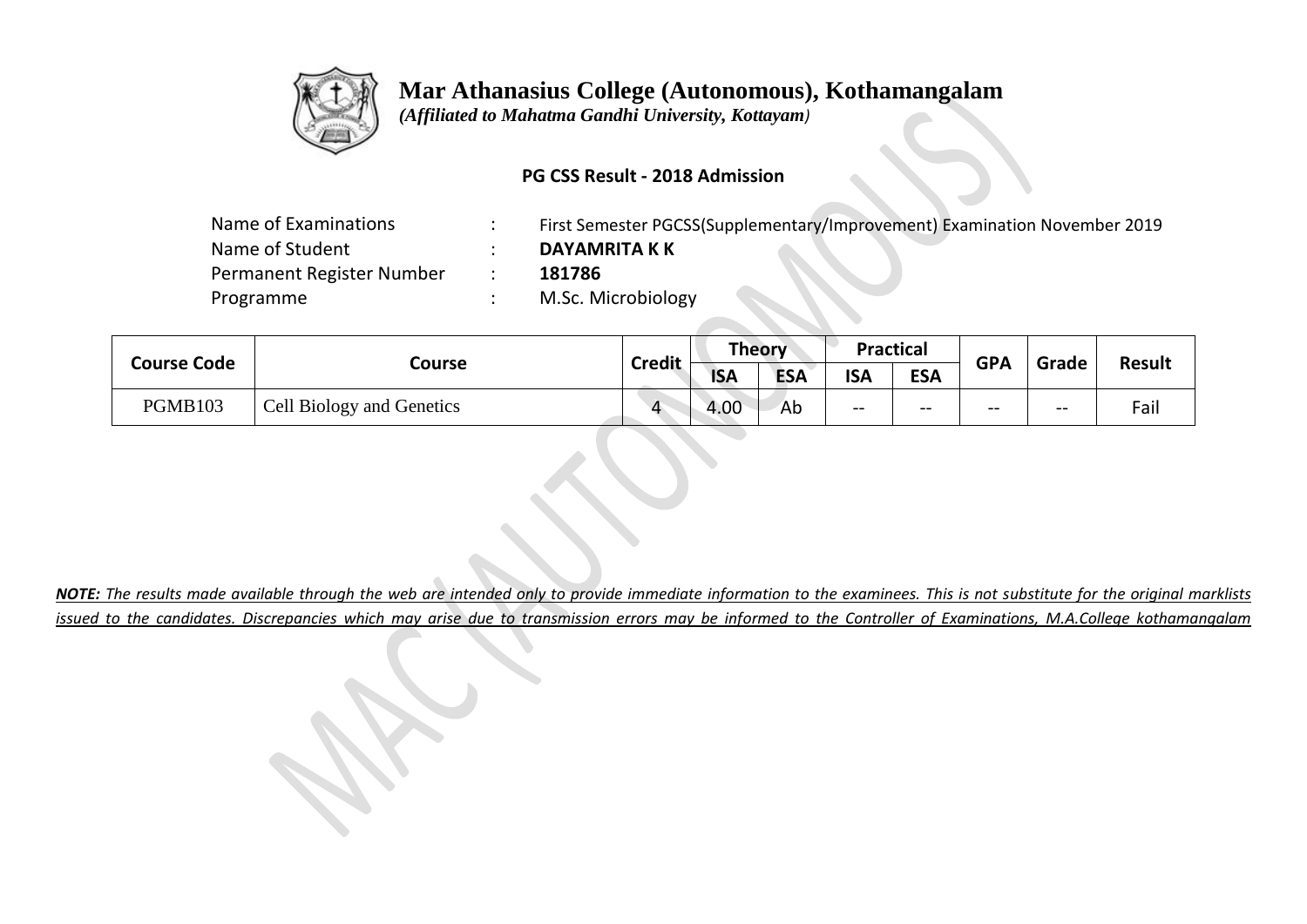

 *(Affiliated to Mahatma Gandhi University, Kottayam)*

### **PG CSS Result - 2018 Admission**

| Name of Examinations      | First Semester PGCSS(Supplementary/Improvement) Examination November 2019 |
|---------------------------|---------------------------------------------------------------------------|
| Name of Student           | <b>GOPIKA GOPAL</b>                                                       |
| Permanent Register Number | 181788                                                                    |
| Programme                 | M.Sc. Microbiology                                                        |
|                           |                                                                           |

| <b>Course Code</b> | Course                    |                    | Theory     |            | <b>Practical</b> |            | <b>GPA</b> | Grade | <b>Result</b> |
|--------------------|---------------------------|--------------------|------------|------------|------------------|------------|------------|-------|---------------|
|                    |                           | <b>Credit</b>      | <b>ISA</b> | <b>ESA</b> | <b>ISA</b>       | <b>ESA</b> |            |       |               |
| <b>PGMB103</b>     | Cell Biology and Genetics | $\mathbf{\Lambda}$ | 4.00       | 2.80       | $- -$            | $- -$      | 3.10       | В     | Pass          |

*NOTE: The results made available through the web are intended only to provide immediate information to the examinees. This is not substitute for the original marklists issued to the candidates. Discrepancies which may arise due to transmission errors may be informed to the Controller of Examinations, M.A.College kothamangalam*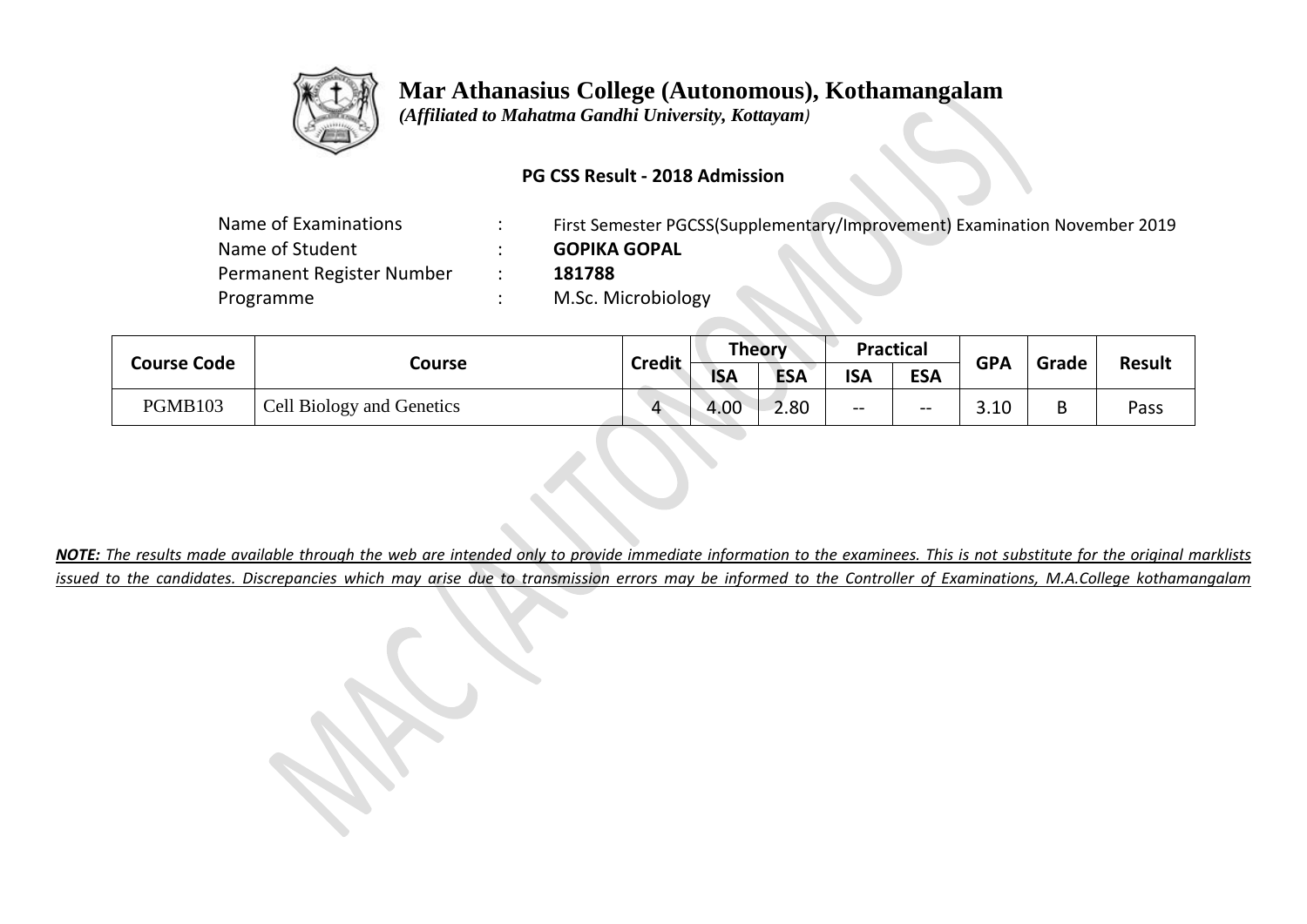

 *(Affiliated to Mahatma Gandhi University, Kottayam)*

### **PG CSS Result - 2018 Admission**

| Name of Examinations      | First Semester PGCSS(Supplementary/Improvement) Examination November 2019 |
|---------------------------|---------------------------------------------------------------------------|
| Name of Student           | <b>HARITHA PRABHAKARAN</b>                                                |
| Permanent Register Number | 181790                                                                    |
| Programme                 | M.Sc. Microbiology                                                        |
|                           |                                                                           |

| <b>Course Code</b><br>Course | <b>Credit</b> | Theory |            | <b>Practical</b> |            | <b>GPA</b> | Grade | <b>Result</b> |      |
|------------------------------|---------------|--------|------------|------------------|------------|------------|-------|---------------|------|
|                              |               |        | <b>ISA</b> | <b>ESA</b>       | <b>ISA</b> | <b>ESA</b> |       |               |      |
| <b>PGMB101</b>               | Biochemistry  |        | 3.67       | Ab               | $- -$      | $- -$      | $- -$ | $-$           | Fail |

*NOTE: The results made available through the web are intended only to provide immediate information to the examinees. This is not substitute for the original marklists issued to the candidates. Discrepancies which may arise due to transmission errors may be informed to the Controller of Examinations, M.A.College kothamangalam*